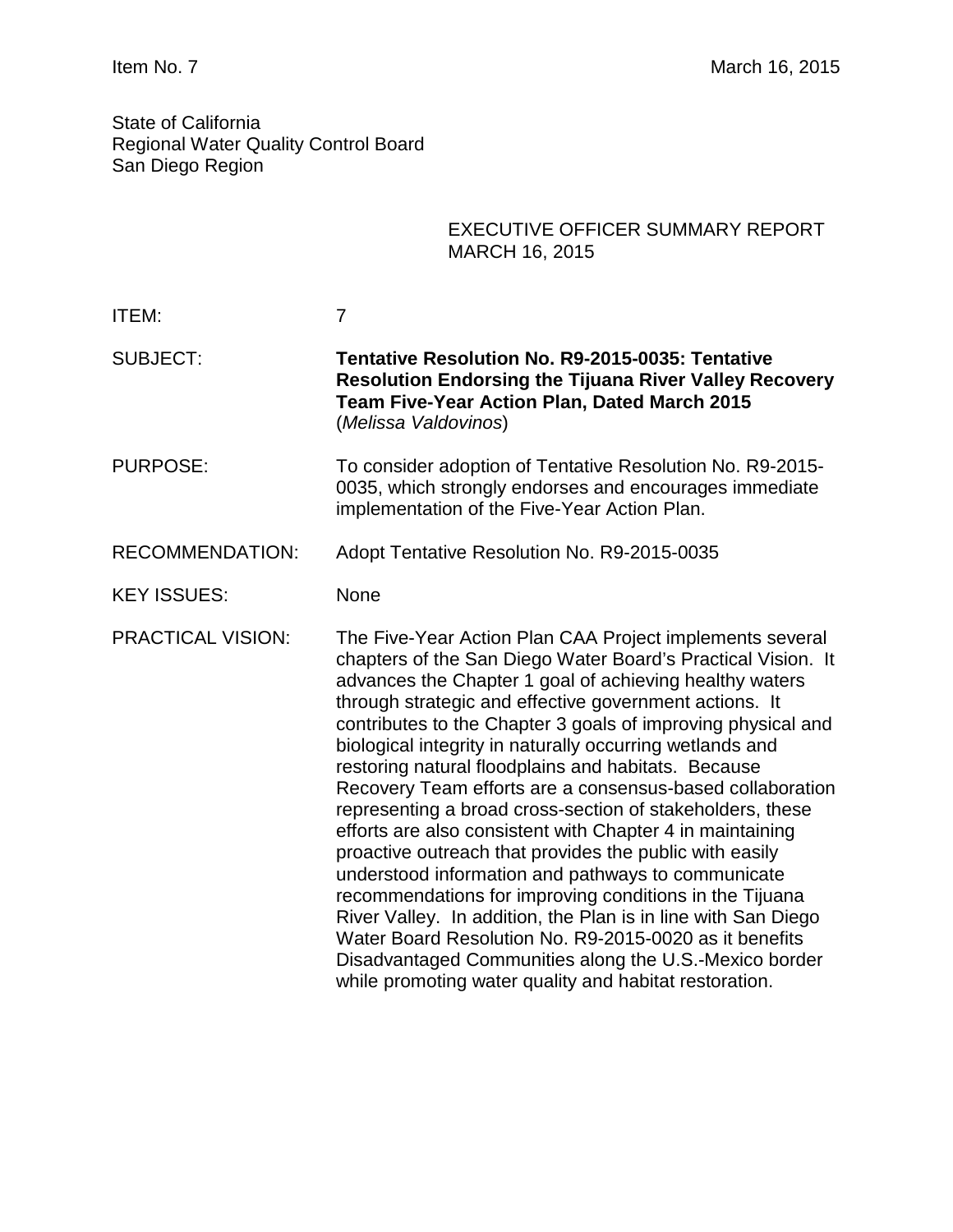DISCUSSION: Tentative Resolution No. R9-2015-0035 (Supporting Document No. 1) endorses the Tijuana River Valley Recovery Team (Recovery Team) Five-Year Action Plan (Supporting Document No. 2) with the purpose of maintaining collaborative momentum and implementing priority projects in the Tijuana River Valley.

> The Tijuana River Valley is degraded due to excessive sedimentation and trash from both U.S. and Mexican sources resulting in impairments of many beneficial uses in the Valley. The Tijuana River and Tijuana Estuary are listed on the Clean Water Act Section 303(d) list for numerous pollutants including sedimentation/siltation, solids, turbidity, and trash. Since 2011, work on a sediment and trash total maximum daily load (TMDL) has been suspended by the Executive Officer in favor of a collaborative, bi-national, stakeholder effort known as the Tijuana River Valley Recovery Team. A traditional TMDL approach in the Tijuana River Valley faces challenges that may be better and more sustainably faced by the Recovery Team process.

> The Recovery Team is a consensus-based collaboration of more than 30 federal, state, and local government agencies, Tijuana River Valley stakeholders, environmental and science communities, other interested organizations, and members of the public from both sides of the border, organized to address sediment, trash, and associated environmental issues in the Tijuana River Valley.

> The Plan is based on priorities established in the Recovery Team's 2012 Tijuana River Valley Recovery Strategy (Supporting Document No. 3) and describes specific projects the Recovery Team aspires to accomplish over the next five years to continue advancing its goal to reduce impacts from sediment and trash in the Tijuana River Valley. Since tasks, deliverables, resources needed, schedules for achieving project milestones, and processes for monitoring progress are all variables that can change over the course of a project, the Plan should be updated regularly. Project locations and recent photos of debris deposited by crossborder flows are included as Supporting Document No. 4. Recovery Team Steering Committee members have expressed their commitment to the Plan in letters from their respective agencies/organizations (Supporting Document No. 5).